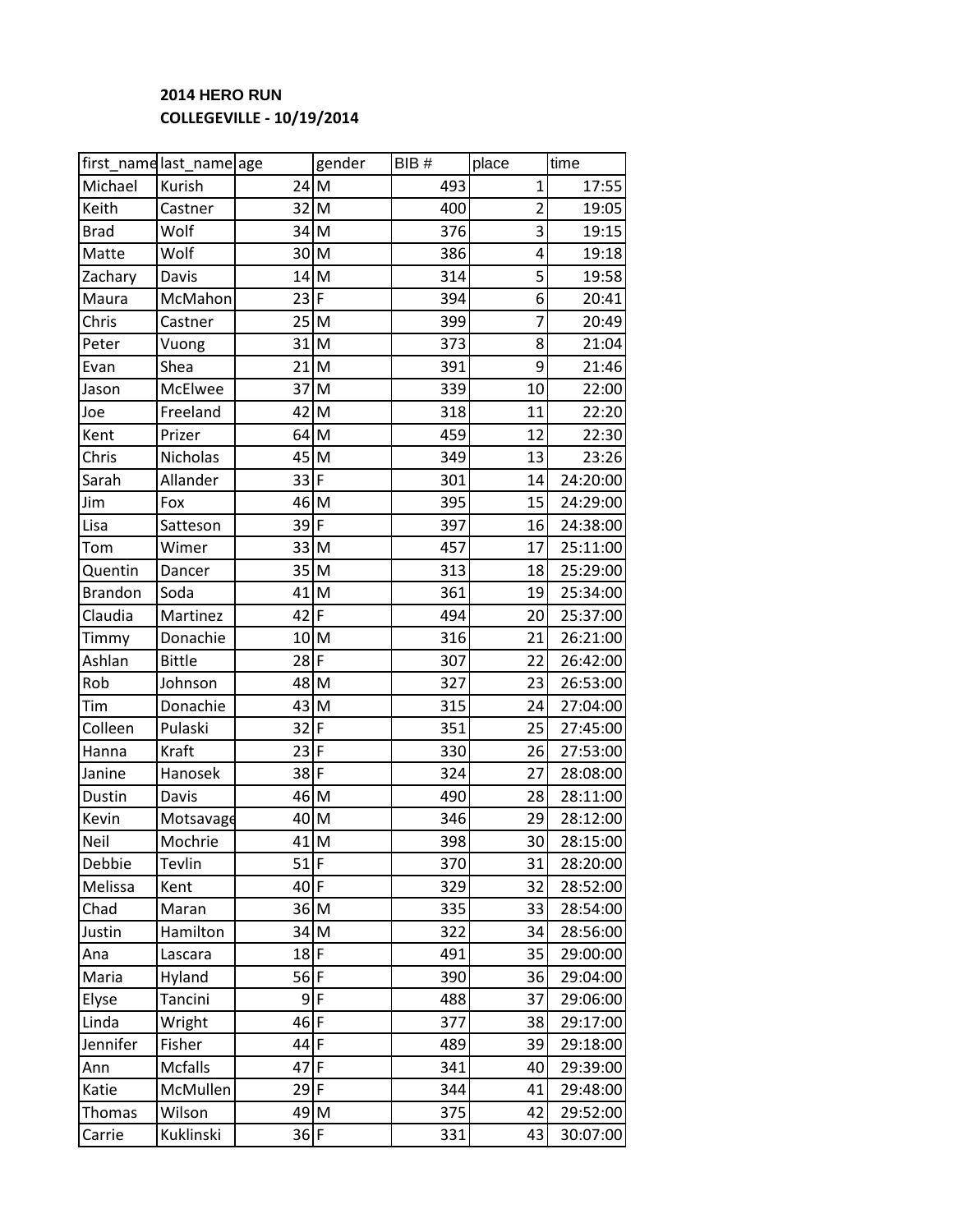| <b>Thomas</b>  | Stern         | 61             | M              | 362 | 44 | 30:19:00 |
|----------------|---------------|----------------|----------------|-----|----|----------|
| Russelle       | Westerma      | $36$ F         |                | 456 | 45 | 30:20:00 |
| Jennifer       | Gilinger      | $35$ F         |                | 319 | 46 | 30:25:00 |
| Donna          | <b>Kurish</b> | 52             | F              | 492 | 47 | 30:31:00 |
| Pamela         | Hernandez     | 39             | $\overline{F}$ | 325 | 48 | 30:36:00 |
| Tom            | Mcfalls       | 57             | M              | 340 | 49 | 30:43:00 |
| Ray            | Stittt        | 48 M           |                | 363 | 50 | 30:47:00 |
| <b>BJ</b>      | Prizer        | 62             | F              | 465 | 51 | 30:56:00 |
| Eric           | Rafuse        | 47             | M              | 354 | 52 | 30:58:00 |
| Rebecca        | Tait          | 30 F           |                | 369 | 53 | 31:00:00 |
| Lisa           | Nagy          | 44 F           |                | 348 | 54 | 31:01:00 |
| Elizabeth      | Schoch        | 28 F           |                | 358 | 55 | 31:32:00 |
| Chad           | Pulaski       | 30             | M              | 352 | 56 | 32:26:00 |
| Lindsay        | Vuong         | 32             | F              | 374 | 57 | 32:43:00 |
| Heidi          | Reiss-Tait    | 55             | F              | 355 | 58 | 32:53:00 |
| Tara           | Simpson       | 47             | F              | 360 | 59 | 33:05:00 |
| Kaitlyn        | Wyper         | $30$ F         |                | 378 | 60 | 33:40:00 |
| <b>Thomas</b>  | Keene         | 32             | M              | 328 | 61 | 33:41:00 |
| Don            | Meese         | 63             | M              | 345 | 62 | 33:55:00 |
| Grace          | Maran         | 8              | F              | 496 | 63 | 33:59:00 |
| Sarina         | Krantzler     | 16             | F              | 474 | 64 | 34:29:00 |
| Paul           | Salamy        | 49 M           |                | 356 | 65 | 34:43:00 |
| Rick           | Clairmont     | 47             | M              | 312 | 66 | 34:43:00 |
| Fred           | Sicilia       | 53             | M              | 359 | 67 | 34:43:00 |
| Lori           | Motsavage     | 39             | F              | 347 | 68 | 34:59:00 |
| Elyse          | Maran         | 10             | $\overline{F}$ | 495 | 69 | 35:00:00 |
| Megan          | Maran         | 36             | F              | 336 | 70 | 35:01:00 |
| Sophia         | Fletcher      | $\overline{7}$ | $\overline{F}$ | 487 | 71 | 35:03:00 |
| Logan          | Stutz         | $\overline{6}$ | M              | 365 | 72 | 35:10:00 |
| Lindsey        | Stutz         | 33             | F              | 364 | 73 | 35:11:00 |
| Nicholas       | Luciani       | 17 M           |                | 497 | 74 | 35:21:00 |
| Matthew        | Guarisco      | 17 M           |                | 321 | 75 | 35:22:00 |
| Zach           | Beaudoin      | 17             | M              | 498 | 76 | 35:34:00 |
| Megan          | Lowery        | $13$ F         |                | 333 | 77 | 36:06:00 |
| Shauna         | Hill          | 33 F           |                | 326 | 78 | 37:19:00 |
| Dennis         | Mariano       | 50M            |                | 337 | 79 | 37:19:00 |
| Gabriel        | Mariano       | 23 M           |                | 338 | 80 | 37:20:00 |
| Daniel         | Richard       |                | $9\vert M$     | 384 | 81 | 37:45:00 |
| Richard        | Kanagara      | 38 M           |                | 385 | 82 | 37:46:00 |
| Danny          | Rovi          |                | $8\vert M$     | 382 | 83 | 38:04:00 |
| Matt           | Rovi          | 44 M           |                | 381 | 84 | 38:09:00 |
| <b>Brianna</b> | Wemvli        | 17             | I۴             | 499 | 85 | 39:25:00 |
| John           | Surry         | 34 M           |                | 367 | 86 | 40:09:00 |
| Elizabeth      | Surry         | $34$ F         |                | 368 | 87 | 40:09:00 |
| Pat            | Kelly         | 57             | M              | 380 | 88 | 40:34:00 |
| Nancy          | Radcliffe     | $61$ F         |                | 353 | 89 | 40:34:00 |
| Abby           | Lowery        | $\overline{7}$ | F              | 332 | 90 | 41:44:00 |